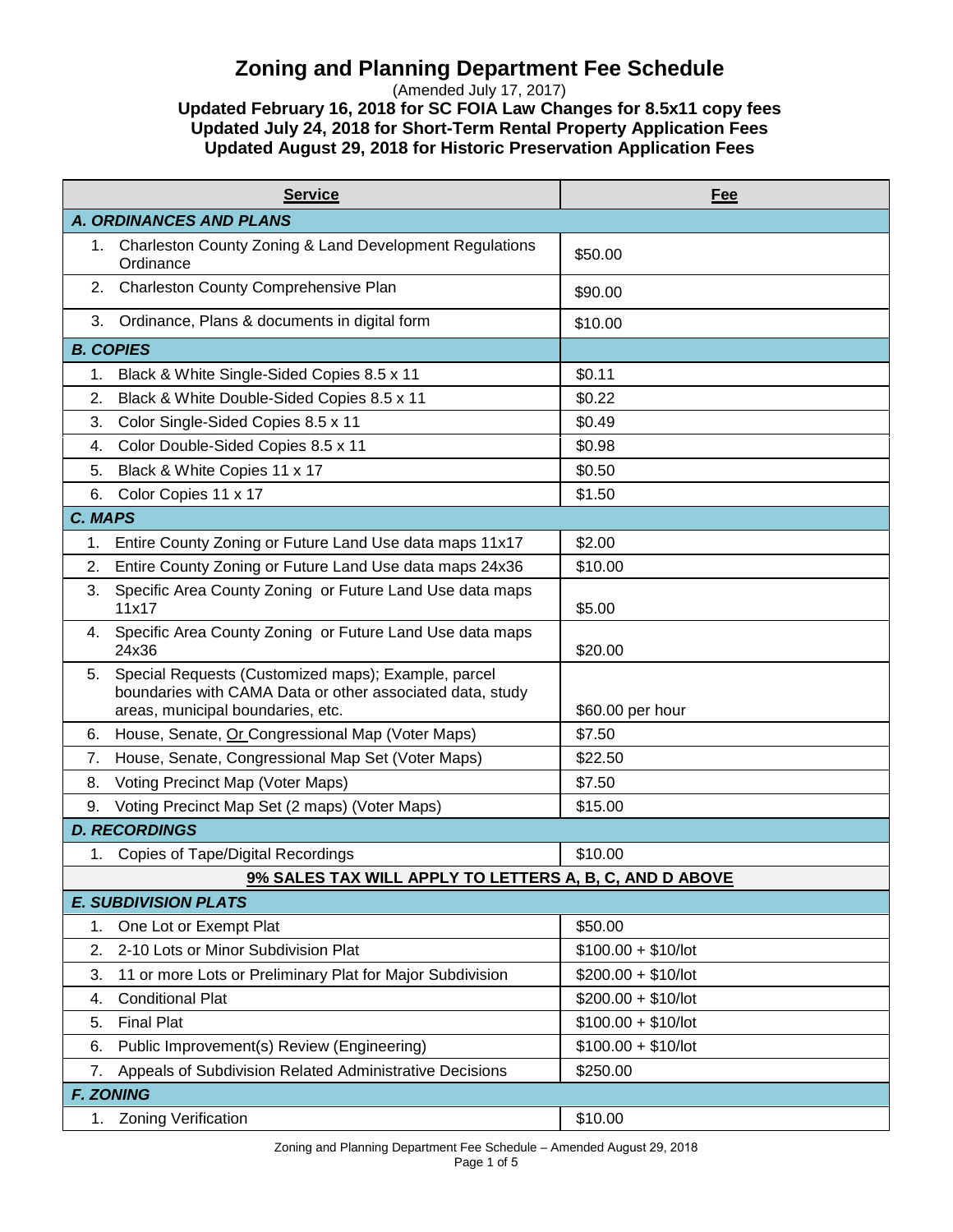|                                                                                                                                                                                                                                                         | <b>Service</b>                                                                                                                                                                                                                                                                                                                                                                                                                                                                           | Fee                                                                                                                                                                                                                                          |  |
|---------------------------------------------------------------------------------------------------------------------------------------------------------------------------------------------------------------------------------------------------------|------------------------------------------------------------------------------------------------------------------------------------------------------------------------------------------------------------------------------------------------------------------------------------------------------------------------------------------------------------------------------------------------------------------------------------------------------------------------------------------|----------------------------------------------------------------------------------------------------------------------------------------------------------------------------------------------------------------------------------------------|--|
| <b>G. ZONING PERMITS</b>                                                                                                                                                                                                                                |                                                                                                                                                                                                                                                                                                                                                                                                                                                                                          |                                                                                                                                                                                                                                              |  |
| 1.                                                                                                                                                                                                                                                      | <b>Temporary Zoning Permit Fee</b>                                                                                                                                                                                                                                                                                                                                                                                                                                                       | \$50.00                                                                                                                                                                                                                                      |  |
| 2.                                                                                                                                                                                                                                                      | Protected/Grand Tree Removal Permit (Zoning Permit)                                                                                                                                                                                                                                                                                                                                                                                                                                      | \$25.00                                                                                                                                                                                                                                      |  |
| 3.                                                                                                                                                                                                                                                      | <b>Residential Land Disturbance</b>                                                                                                                                                                                                                                                                                                                                                                                                                                                      | \$25.00                                                                                                                                                                                                                                      |  |
| 4.                                                                                                                                                                                                                                                      | <b>Residential Zoning Permit</b>                                                                                                                                                                                                                                                                                                                                                                                                                                                         | \$25.00                                                                                                                                                                                                                                      |  |
| 5.                                                                                                                                                                                                                                                      | Home Occupation                                                                                                                                                                                                                                                                                                                                                                                                                                                                          | \$50.00                                                                                                                                                                                                                                      |  |
| 6.                                                                                                                                                                                                                                                      | <b>Commercial and Industrial Zoning Permits:</b>                                                                                                                                                                                                                                                                                                                                                                                                                                         |                                                                                                                                                                                                                                              |  |
|                                                                                                                                                                                                                                                         | Up to 5,000 SF and greater building size<br>а.                                                                                                                                                                                                                                                                                                                                                                                                                                           | \$50.00                                                                                                                                                                                                                                      |  |
|                                                                                                                                                                                                                                                         | 5,000 SF and greater building size<br>b.                                                                                                                                                                                                                                                                                                                                                                                                                                                 | \$75.00                                                                                                                                                                                                                                      |  |
| 7.                                                                                                                                                                                                                                                      | Short-Term Rental Permit: Limited Home Rental (LHR).<br>Note that additional applications, processes, and fees may<br>apply pursuant to the requirements for Short-Term Rentals<br>contained in the Charleston County ZLDR.                                                                                                                                                                                                                                                              | \$50.00, provided, however, that the fee for<br>the initial Zoning Permit for a Limited Home<br>Rental Short-Term Rental use shall be<br>\$25.00 if the Zoning Permit application is<br>submitted between July 1st and December<br>31st.     |  |
| 8.                                                                                                                                                                                                                                                      | Short-Term Rental Permit: Extended Home Rental (EHR)<br>Note that in addition to the EHR Zoning Permit application and<br>fee, Site Plan Review and Special Exception applications and<br>required fees must be submitted pursuant to the requirements<br>and processes contained in the ZLDR. Zoning Permits for<br>VHRs will not be issued until/unless the Site Plan Review<br>application is approved and the Board of Zoning Appeals<br>approves the Special Exception application. | \$100.00, provided, however, that the fee for<br>the initial Zoning Permit for an Extended<br>Home Rental Short-Term Rental use shall be<br>\$50.00 if the Zoning Permit application is<br>submitted between July 1st and December<br>31st.  |  |
|                                                                                                                                                                                                                                                         | 9. Short-Term Rental Permit: Commercial Guest House (CGH)<br>Note that in addition to the CGH Zoning Permit application and<br>fee, a Site Plan Review application (with the required fee)<br>must be submitted pursuant to the requirements and<br>processes contained in the ZLDR. Zoning Permits for CHRs<br>will not be issued until/unless the Site Plan Review application<br>is approved.                                                                                         | \$150.00, provided, however, that the fee for<br>the initial Zoning Permit for a Commercial<br>Guest House Short-Term Rental use shall be<br>\$75.00 if the Zoning Permit application is<br>submitted between July 1st and December<br>31st. |  |
|                                                                                                                                                                                                                                                         | H. ZONING AND COMPREHENSIVE PLAN AMENDMENTS                                                                                                                                                                                                                                                                                                                                                                                                                                              |                                                                                                                                                                                                                                              |  |
| 1.                                                                                                                                                                                                                                                      | Zoning Map Amendments [Rezonings] including Form-Based<br><b>Zoning District Applications</b>                                                                                                                                                                                                                                                                                                                                                                                            | $$150.00 + $10/ \text{acre}$                                                                                                                                                                                                                 |  |
| 2.                                                                                                                                                                                                                                                      | Planned Development (PD) Zoning District Applications                                                                                                                                                                                                                                                                                                                                                                                                                                    |                                                                                                                                                                                                                                              |  |
|                                                                                                                                                                                                                                                         | a. Less than 10 acres                                                                                                                                                                                                                                                                                                                                                                                                                                                                    | $$300.00 + $10/ \text{acre}$                                                                                                                                                                                                                 |  |
|                                                                                                                                                                                                                                                         | b. 10-99 acres                                                                                                                                                                                                                                                                                                                                                                                                                                                                           | $$1,000.00 + $15/acre$                                                                                                                                                                                                                       |  |
|                                                                                                                                                                                                                                                         | c. 100 acres or greater                                                                                                                                                                                                                                                                                                                                                                                                                                                                  | $$1,500.00 + $20/acre$                                                                                                                                                                                                                       |  |
| 3.                                                                                                                                                                                                                                                      | Amendment to existing Planned Development text                                                                                                                                                                                                                                                                                                                                                                                                                                           | $$300.00 + $2/acre$                                                                                                                                                                                                                          |  |
| 4.                                                                                                                                                                                                                                                      | <b>Sketch Plan Amendment</b>                                                                                                                                                                                                                                                                                                                                                                                                                                                             | $$300.00 + $2/acre$                                                                                                                                                                                                                          |  |
| 5.                                                                                                                                                                                                                                                      | Zoning and Land Development Regulations Ordinance Text<br>Amendments                                                                                                                                                                                                                                                                                                                                                                                                                     | \$250.00                                                                                                                                                                                                                                     |  |
| 6.                                                                                                                                                                                                                                                      | <b>Comprehensive Plan Amendments</b>                                                                                                                                                                                                                                                                                                                                                                                                                                                     | \$250.00                                                                                                                                                                                                                                     |  |
|                                                                                                                                                                                                                                                         | 7. Form-Based Zoning District (FBZD) Rezoning and Land Development Applications:<br>Unless specifically addressed in letters a - i below, refer to the Fee Schedule for all other applicable fees.<br>Applicants may be required by Council to provide funds to the County to hire third party consultants and/or<br>experts necessary to assist the County in reviewing and evaluating the applications listed below.                                                                   |                                                                                                                                                                                                                                              |  |
|                                                                                                                                                                                                                                                         | New FBZD Rezoning Applications<br>a.                                                                                                                                                                                                                                                                                                                                                                                                                                                     | $$150 + $10/$ acre of the FBZD                                                                                                                                                                                                               |  |
| Amendments to Approved FBZD Form District Master Plans. Note: The Zoning/Planning Director shall be<br>b.<br>authorized to make determinations regarding categorization of amendments not specifically addressed<br>below as Major or Minor amendments. |                                                                                                                                                                                                                                                                                                                                                                                                                                                                                          |                                                                                                                                                                                                                                              |  |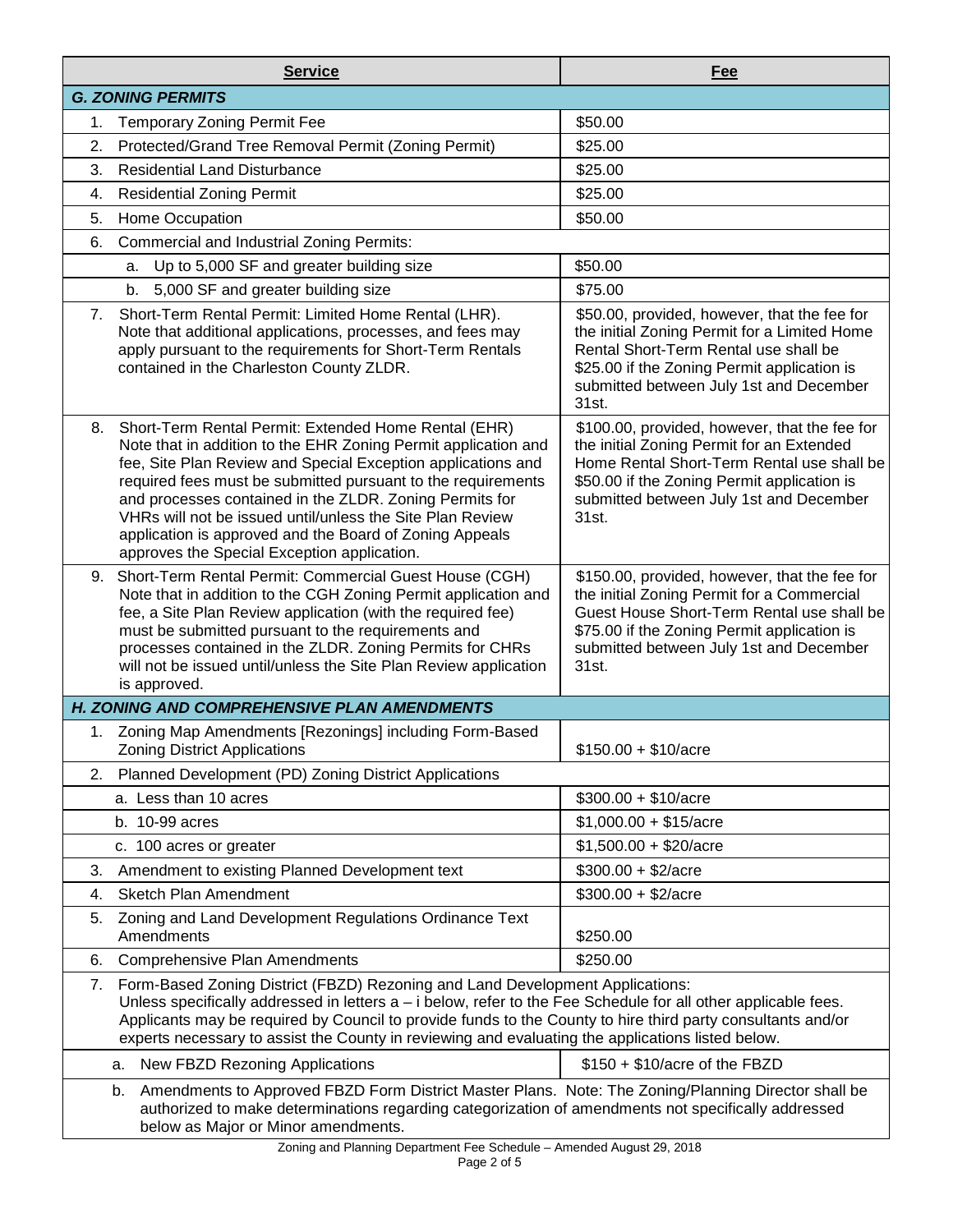|    | <b>Service</b>                                                                                                                                                                                                                                                                                                                                                                                                                                                                                                                                                                                                                                      | Fee                                                                                                                                                                                                                                                                                                                                                                                                                                                                                                                                                     |
|----|-----------------------------------------------------------------------------------------------------------------------------------------------------------------------------------------------------------------------------------------------------------------------------------------------------------------------------------------------------------------------------------------------------------------------------------------------------------------------------------------------------------------------------------------------------------------------------------------------------------------------------------------------------|---------------------------------------------------------------------------------------------------------------------------------------------------------------------------------------------------------------------------------------------------------------------------------------------------------------------------------------------------------------------------------------------------------------------------------------------------------------------------------------------------------------------------------------------------------|
|    | <b>Minor Amendments:</b><br>i.<br>(a) Text amendments other than those associated<br>with Major Amendments, as defined below<br>(b) Changes to existing Transect Zones and/or<br>related dimensional standards<br>(c) Addition of new uses<br>(d) Changes to existing uses                                                                                                                                                                                                                                                                                                                                                                          | \$1,000                                                                                                                                                                                                                                                                                                                                                                                                                                                                                                                                                 |
|    | Major Amendments:<br>ii.<br>(a) Changes to approved Sector Maps<br>(b) Changes to approved Settlement Maps (when<br>Sectors are not utilized)<br>(c) Increases in overall density<br>(d) Addition of new Transect Zones and related<br>dimensional standards<br>(e) Addition of new Special Districts<br>(f) Amendments to approved Special Districts<br>(acreage, text, dimensional standards, and/or<br>map location(s))<br>(g) Addition of new complex Thoroughfare Types<br>and Assemblies that utilize components not<br>included in ZLDR Tables 7.4.G and 7.4.L and<br>new Thoroughfare Types proposed at time of<br>Community Plan submittal | Major Amendments to FBZDs that ARE<br>part of Developments of County<br>Significance:<br>$$150 + $10/$ acre for the 25% acreage +<br>\$1/acre for the 75% Acreage*<br>Major Amendments to FBZDs that are NOT<br>part of Developments of County<br>Significance:<br>\$150 + \$10/acre of the FBZD*<br>*Note: The fee for the addition of new<br>Special Districts and/or amendments to<br>approved Special Districts shall be \$150 +<br>\$10/acre of the proposed Special District(s),<br>including any proposed increases in Special<br>District size. |
| C. | Special Districts Requiring Planning Commission Approval                                                                                                                                                                                                                                                                                                                                                                                                                                                                                                                                                                                            | \$150 + \$10/acre for the total acreage of the<br>Special District(s)                                                                                                                                                                                                                                                                                                                                                                                                                                                                                   |
| d. | <b>Community Unit Tract Boundary Subdivision</b>                                                                                                                                                                                                                                                                                                                                                                                                                                                                                                                                                                                                    | Subdivision fees contained in this Fee<br>Schedule apply                                                                                                                                                                                                                                                                                                                                                                                                                                                                                                |
| е. | Special District Tract Boundary Subdivision                                                                                                                                                                                                                                                                                                                                                                                                                                                                                                                                                                                                         | Subdivision fees contained in this Fee<br>Schedule apply                                                                                                                                                                                                                                                                                                                                                                                                                                                                                                |
| f. | Infrastructure Plan Subdivision                                                                                                                                                                                                                                                                                                                                                                                                                                                                                                                                                                                                                     | Subdivision fees contained in this Fee<br>Schedule apply                                                                                                                                                                                                                                                                                                                                                                                                                                                                                                |
| g. | Community Plan Review (New Plans and Amendments to<br>Approved Plans)                                                                                                                                                                                                                                                                                                                                                                                                                                                                                                                                                                               | \$150 + \$10/acre of the Community Unit                                                                                                                                                                                                                                                                                                                                                                                                                                                                                                                 |
| h. | Special District Plan Review (New Plans and Amendments<br>to Approved Plans)                                                                                                                                                                                                                                                                                                                                                                                                                                                                                                                                                                        | \$150 + \$10/acre of the Special District                                                                                                                                                                                                                                                                                                                                                                                                                                                                                                               |
| i. | Lot, Block, and Building Plans (New Plans and Amendments to Approved Plans). Other Subdivision and<br>Site Plan Review Fees contained in this Fee Schedule do not apply.                                                                                                                                                                                                                                                                                                                                                                                                                                                                            |                                                                                                                                                                                                                                                                                                                                                                                                                                                                                                                                                         |
|    | <b>Residential Lots or Units</b><br>i.                                                                                                                                                                                                                                                                                                                                                                                                                                                                                                                                                                                                              | \$250 + \$50 per unit or lot                                                                                                                                                                                                                                                                                                                                                                                                                                                                                                                            |
|    | ii.<br>Commercial/Industrial Lots or Mixed Use Buildings -<br>Up to 10,000 Square Feet                                                                                                                                                                                                                                                                                                                                                                                                                                                                                                                                                              | $$250 + $0.03$ per square foot                                                                                                                                                                                                                                                                                                                                                                                                                                                                                                                          |
|    | Commercial/Industrial Lots or Mixed Use Buildings -<br>Ш.<br>10,000 Square Feet or More                                                                                                                                                                                                                                                                                                                                                                                                                                                                                                                                                             | $$500 + $0.03$ per square foot                                                                                                                                                                                                                                                                                                                                                                                                                                                                                                                          |
|    | Institutional<br>iv.                                                                                                                                                                                                                                                                                                                                                                                                                                                                                                                                                                                                                                | $$250 + $0.03$ per square foot                                                                                                                                                                                                                                                                                                                                                                                                                                                                                                                          |
|    | <b>I. DEVELOPMENT AGREEMENT APPLICATIONS</b>                                                                                                                                                                                                                                                                                                                                                                                                                                                                                                                                                                                                        |                                                                                                                                                                                                                                                                                                                                                                                                                                                                                                                                                         |
| 1. | Development Agreement Application Fees                                                                                                                                                                                                                                                                                                                                                                                                                                                                                                                                                                                                              | $$750 + $10/acre;$ and<br>$\bullet$                                                                                                                                                                                                                                                                                                                                                                                                                                                                                                                     |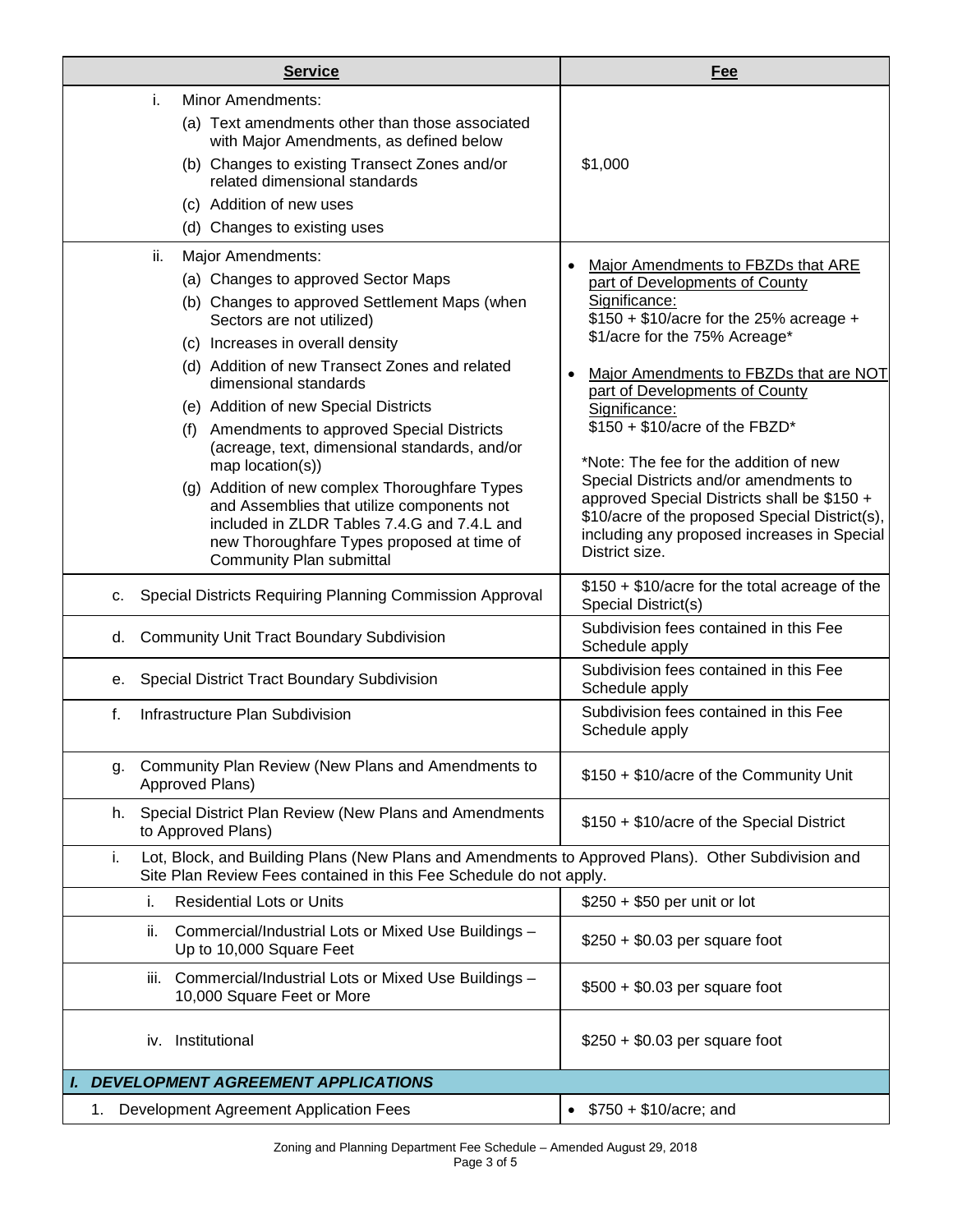|                                                          | <b>Service</b>                                                                                                | Fee                                                                                                                                                                                                                                                                                        |  |
|----------------------------------------------------------|---------------------------------------------------------------------------------------------------------------|--------------------------------------------------------------------------------------------------------------------------------------------------------------------------------------------------------------------------------------------------------------------------------------------|--|
|                                                          |                                                                                                               | Applicants may be required by Council to<br>provide funds to the County to hire third<br>party consultants and/or experts necessary<br>to assist the County in reviewing and<br>evaluating the application.                                                                                |  |
|                                                          | <b>J. SITE PLAN REVIEW</b>                                                                                    |                                                                                                                                                                                                                                                                                            |  |
| 1.                                                       | <b>Limited Site Plan Review</b>                                                                               | \$50.00                                                                                                                                                                                                                                                                                    |  |
| 2.                                                       | Up to 5,000 SF building size or up to 10 acres if no buildings<br>are included in the application             | \$250.00                                                                                                                                                                                                                                                                                   |  |
|                                                          | 3. Greater than 5,000 SF building size or 10 acres or more if no<br>buildings are included in the application | \$500.00                                                                                                                                                                                                                                                                                   |  |
|                                                          | <b>K. BOARD OF ZONING APPEALS</b>                                                                             |                                                                                                                                                                                                                                                                                            |  |
| 1.                                                       | Appeals of Zoning Related Administrative Decisions                                                            | \$250.00                                                                                                                                                                                                                                                                                   |  |
| 2.                                                       | <b>Special Exceptions</b>                                                                                     | \$250.00                                                                                                                                                                                                                                                                                   |  |
| 3.                                                       | <b>Zoning Variances</b>                                                                                       | \$250.00                                                                                                                                                                                                                                                                                   |  |
| 4.                                                       | Protected/Grand Tree Removal Zoning Variances                                                                 | $$250.00 + $50.00$                                                                                                                                                                                                                                                                         |  |
|                                                          | <b>L. ADDRESSING</b>                                                                                          |                                                                                                                                                                                                                                                                                            |  |
|                                                          | 1. Street Name Change                                                                                         | \$50.00                                                                                                                                                                                                                                                                                    |  |
| 2.                                                       | <b>Street Sign</b>                                                                                            | \$200.00                                                                                                                                                                                                                                                                                   |  |
| <b>M. SIGNS</b>                                          |                                                                                                               |                                                                                                                                                                                                                                                                                            |  |
| 1.                                                       | <b>Billboards</b>                                                                                             | Site Plan Review + \$50.00                                                                                                                                                                                                                                                                 |  |
| 2.                                                       | Wall Signs (per use)                                                                                          | \$50.00                                                                                                                                                                                                                                                                                    |  |
| 3.                                                       | Free Standing Sign                                                                                            | \$50.00                                                                                                                                                                                                                                                                                    |  |
| 4.                                                       | Agricultural Sign                                                                                             | \$20.00                                                                                                                                                                                                                                                                                    |  |
|                                                          | <b>N. COUNTY COUNCIL</b>                                                                                      |                                                                                                                                                                                                                                                                                            |  |
|                                                          | 1. Review of Tax Increment Financing (TIF) District and<br>Residential Improvement District (RID) Proposals   | • The fee is equivalent to 0.005 multiplied by<br>the requested County's portion of the<br>proposed TIF or RID District; and                                                                                                                                                               |  |
|                                                          |                                                                                                               | • Applicants may be required by Council to<br>provide funds to the County to hire third<br>party consultants and/or experts necessary<br>to assist the County in reviewing and<br>evaluating the application.                                                                              |  |
| 2.                                                       | 208 Water Quality Management Plan Amendments                                                                  | \$500.00; and<br>Comprehensive Plan Amendment fee (if<br>applicable); and<br>• Applicants may be required by Council to<br>provide funds to the County to hire third<br>party consultants and/or experts necessary<br>to assist the County in reviewing and<br>evaluating the application. |  |
| O. HISTORIC PRESERVATION APPLICATIONS AND ZONING PERMITS |                                                                                                               |                                                                                                                                                                                                                                                                                            |  |
| 1.                                                       | Certificate of Historic Appropriateness                                                                       | \$25.00                                                                                                                                                                                                                                                                                    |  |
| 2.                                                       | Designation of Historic Property/District                                                                     | \$25.00                                                                                                                                                                                                                                                                                    |  |
|                                                          | <b>P. FEE SCHEDULE NOTES</b>                                                                                  |                                                                                                                                                                                                                                                                                            |  |
|                                                          | Zoning and Planning Department fees that are based on acreage include highland acreage and freshwater<br>1.   |                                                                                                                                                                                                                                                                                            |  |
|                                                          | Zoning and Planning Department Fee Schedule - Amended August 29, 2018                                         |                                                                                                                                                                                                                                                                                            |  |